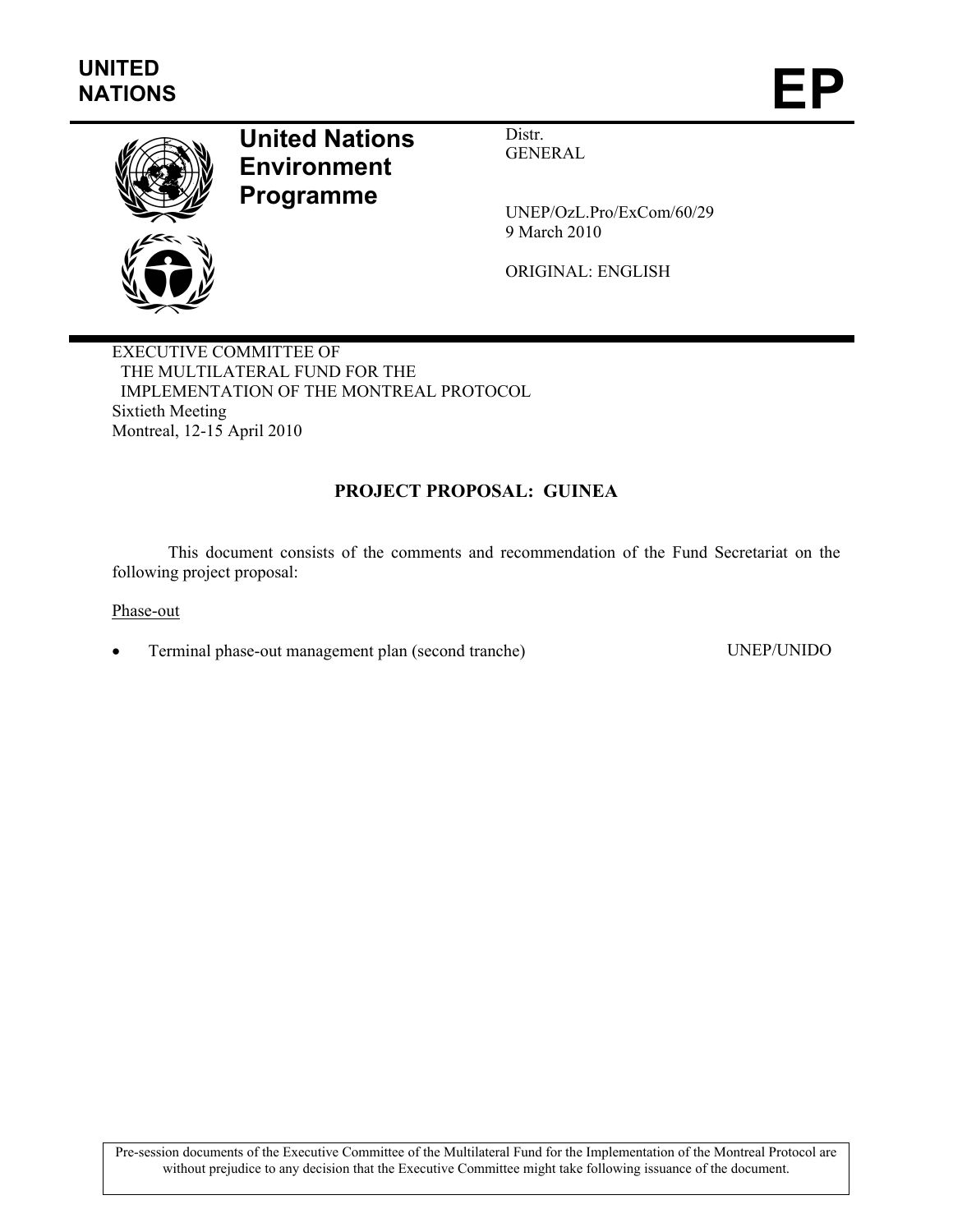## **PROJECT DESCRIPTION**

1. On behalf of the Government of Guinea UNEP, as the lead implementing agency, has submitted to the 60<sup>th</sup> Meeting of the Executive Committee a progress report on the implementation of the first work programme of the terminal phase-out management plan for CFCs (TPMP). UNEP has also submitted a request for funding for the second tranche at a total cost of US \$118,000, US \$58,000 plus agency support costs of US \$7,540 for UNEP and US \$60,000 plus agency support costs of US \$5,400 for UNIDO.

## **Background**

2. The TPMP for Guinea was approved in principle by the Executive Committee at its 55<sup>th</sup> Meeting at the amount of US \$332,000 plus agency support costs of US \$17,160 for UNEP and US \$18,000 for UNIDO to completely phase-out CFC consumption in the country by 2010. At the same meeting, the Executive Committee approved the first tranche of US \$74,000 plus agency support costs of US \$9,620 for UNEP and US \$140,000 plus agency support costs of US \$12,600 for UNIDO for the implementation of the first work programme.

#### Progress report on the implementation of the first tranche of the TPMP

3. The main activities implemented since the approval of the TPMP until December 2009 include the completion of refrigeration training resulting in 184 technicians trained for refrigeration servicing. One hydrocarbon (HC) charging station was also purchased. During this period, one training workshop for customs officers was completed resulting in 25 officers being trained and the distribution of 7 units of refrigerant identifiers. Dialogues and discussions continued to be held with various stakeholders as well as some awareness raising activities.

4. The report also provided an update on the status of the equipment support component as well as technical assistance for strengthening excellence centres being implemented by UNIDO. During this period, one technical school was equipped with toolkits for use in both the continued training as well as for the planned retrofit activity for end users that will be implemented as part of the activities of the second tranche.

5. At the end of the December 2009, the project had a remaining balance of US \$9,097 out of the US \$214,000 approved for the first tranche. This will be carried over into 2010 to implement the remaining activities from the first tranche in addition to the amount requested for the second tranche.

#### Plan of action for the second tranche of the TPMP

6. The Government of Guinea commits to implementing a number of activities under the second work programme of the TPMP. These include the completion of the remaining training for refrigeration technicians and customs officers, full strengthening of a centre for excellence in refrigeration servicing that will lead to the implementation of the retrofit and equipment programme. The end-user incentive programme will also be implemented during this period. With the assistance of UNEP, the country will also continue to implement public awareness activities and information dissemination to stakeholders. The monitoring and management of these activities is also covered in the second tranche of the TPMP.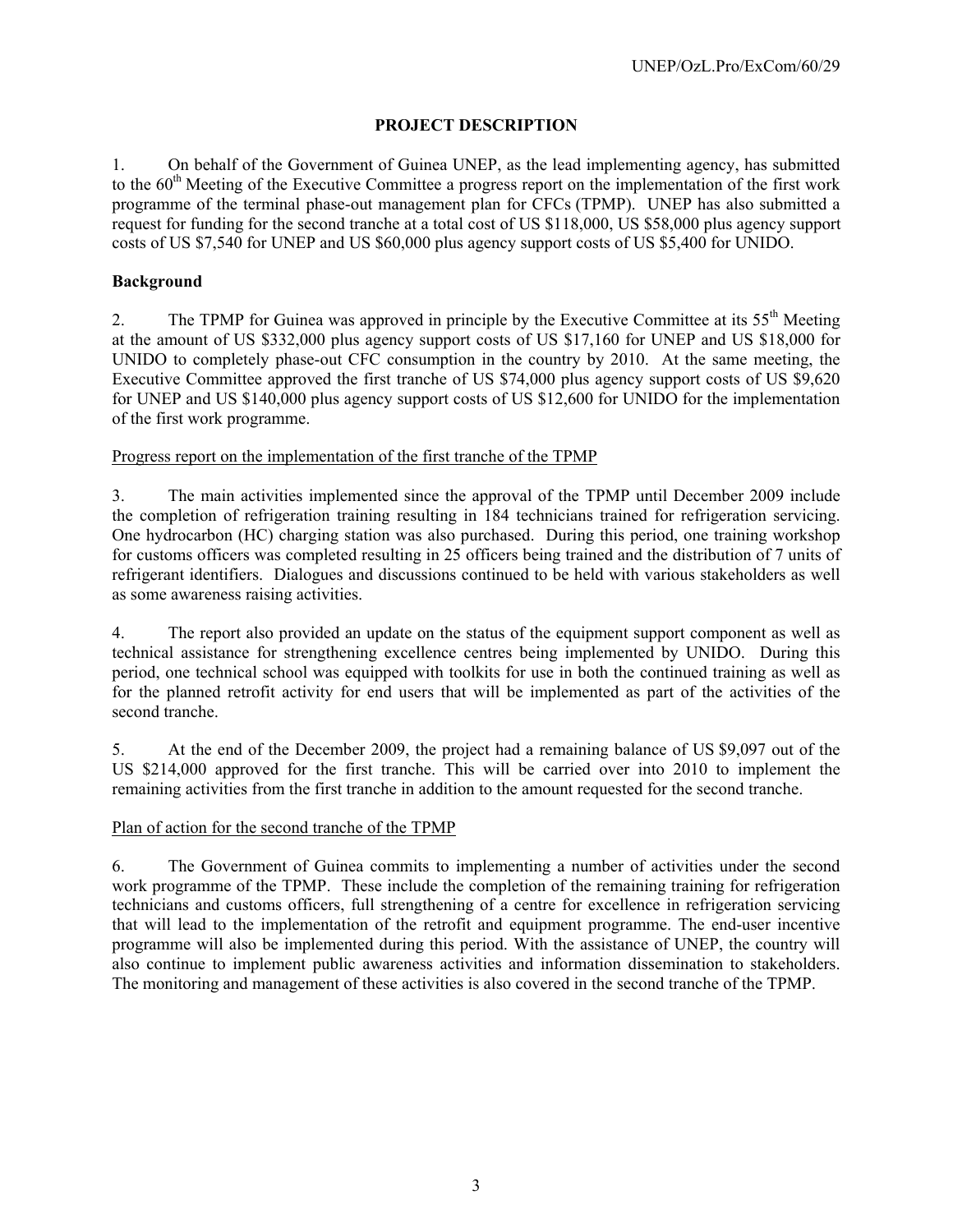#### **PROJECT EVALUATION SHEET – MULTI-YEAR PROJECTS**

**Guinea**

| (I) PROJECT TITLE                       | <b>AGENCY</b>     |
|-----------------------------------------|-------------------|
| CFC phase out plan                      | UNEP. UNIDO       |
|                                         |                   |
| (II) LATEST ARTICLE 7 DATA (ODP Tonnes) | <b>Year: 2008</b> |

| CF <sub>C</sub><br>__ | $\sim$ $\sim$ | ومسادر<br>ainr | MB: | ┰┎╸⋀ |  |  |
|-----------------------|---------------|----------------|-----|------|--|--|
|                       |               |                |     |      |  |  |

**(III) LATEST COUNTRY PROGRAMME SECTORAL DATA (ODP Tonnes) Year: 2008**

| Halon<br>Foam<br><b>Substances</b><br><b>Aerosol</b> |  | Refrigeration |                      | <b>Solvent</b>       | <b>Process Agent</b> |          | <b>MDI</b> | <b>Lab Use</b> |          | <b>Methyl Bromide</b> |         | <b>Total Sector</b><br>Consumption |                |          |     |
|------------------------------------------------------|--|---------------|----------------------|----------------------|----------------------|----------|------------|----------------|----------|-----------------------|---------|------------------------------------|----------------|----------|-----|
|                                                      |  |               |                      | Manufacturing        | <b>Servicing</b>     |          |            |                |          |                       |         | <b>QPS</b>                         | <b>Non OPS</b> | fluffina |     |
| <b>CFC</b>                                           |  |               |                      |                      |                      | 1.5      |            |                |          |                       |         |                                    |                |          | 1.5 |
| <b>CTC</b>                                           |  |               |                      |                      |                      |          |            |                |          |                       |         |                                    |                |          | 0   |
| Halons                                               |  |               |                      |                      |                      |          |            |                |          |                       |         |                                    |                |          | lo. |
| Methyl<br>Bromide                                    |  |               |                      |                      |                      |          |            |                |          |                       |         |                                    |                |          | 0   |
| Others                                               |  |               |                      |                      |                      |          |            |                |          |                       |         |                                    |                |          | O   |
| <b>TCA</b>                                           |  |               |                      |                      |                      |          |            |                |          |                       |         |                                    |                |          | o   |
| (IV) PROJECT DATA                                    |  |               |                      |                      |                      |          |            | 2008           | 2009     |                       | 2010    | Total                              |                |          |     |
| <b>Montreal Protocol Consumption Limits</b>          |  |               |                      |                      | CFC                  |          | 6.4        |                | 6.4      | 0.                    |         |                                    |                |          |     |
| <b>Maximum Allowable Consumption (ODP Tonnes)</b>    |  |               |                      | CFC                  |                      |          | 2.9        |                | 1.5      | 0.                    |         |                                    |                |          |     |
| <b>Project Costs (US\$)</b>                          |  | UNEP          |                      | <b>Project Costs</b> |                      | 74,000.  |            | 58,000.        |          | 132,000.              |         |                                    |                |          |     |
|                                                      |  |               |                      | <b>Support Costs</b> |                      | 9,620.   |            | 7,540.         |          | 17,160.               |         |                                    |                |          |     |
|                                                      |  | UNIDO         |                      | <b>Project Costs</b> |                      | 140,000. |            | 60,000.        |          | 200,000.              |         |                                    |                |          |     |
|                                                      |  |               |                      |                      | <b>Support Costs</b> |          | 12,600.    |                | 5,400.   |                       | 18,000. |                                    |                |          |     |
| Total Funds Approved in Principle (US\$)             |  |               |                      | <b>Project Costs</b> |                      | 214,000. |            | 118,000.       |          | 332,000.              |         |                                    |                |          |     |
|                                                      |  |               | <b>Support Costs</b> |                      |                      | 22,220.  |            | 12,940.        |          | 35,160.               |         |                                    |                |          |     |
| Total Funds Released by the ExCom (US\$)             |  |               |                      | <b>Project Costs</b> |                      | 214,000. |            | 0.             |          | 214,000.              |         |                                    |                |          |     |
|                                                      |  |               |                      | <b>Support Costs</b> |                      | 22,220.  |            | 0.             |          | 22,220.               |         |                                    |                |          |     |
| Total Funds Requested for Current Year (US\$)        |  |               |                      | <b>Project Costs</b> |                      |          |            |                | 118,000. | 118,000.              |         |                                    |                |          |     |
|                                                      |  |               |                      | <b>Support Costs</b> |                      |          |            |                | 12,940.  | 12,940.               |         |                                    |                |          |     |

**(V) SECRETARIAT'S RECOMMENDATION: FOR BLANKET APPROVAL**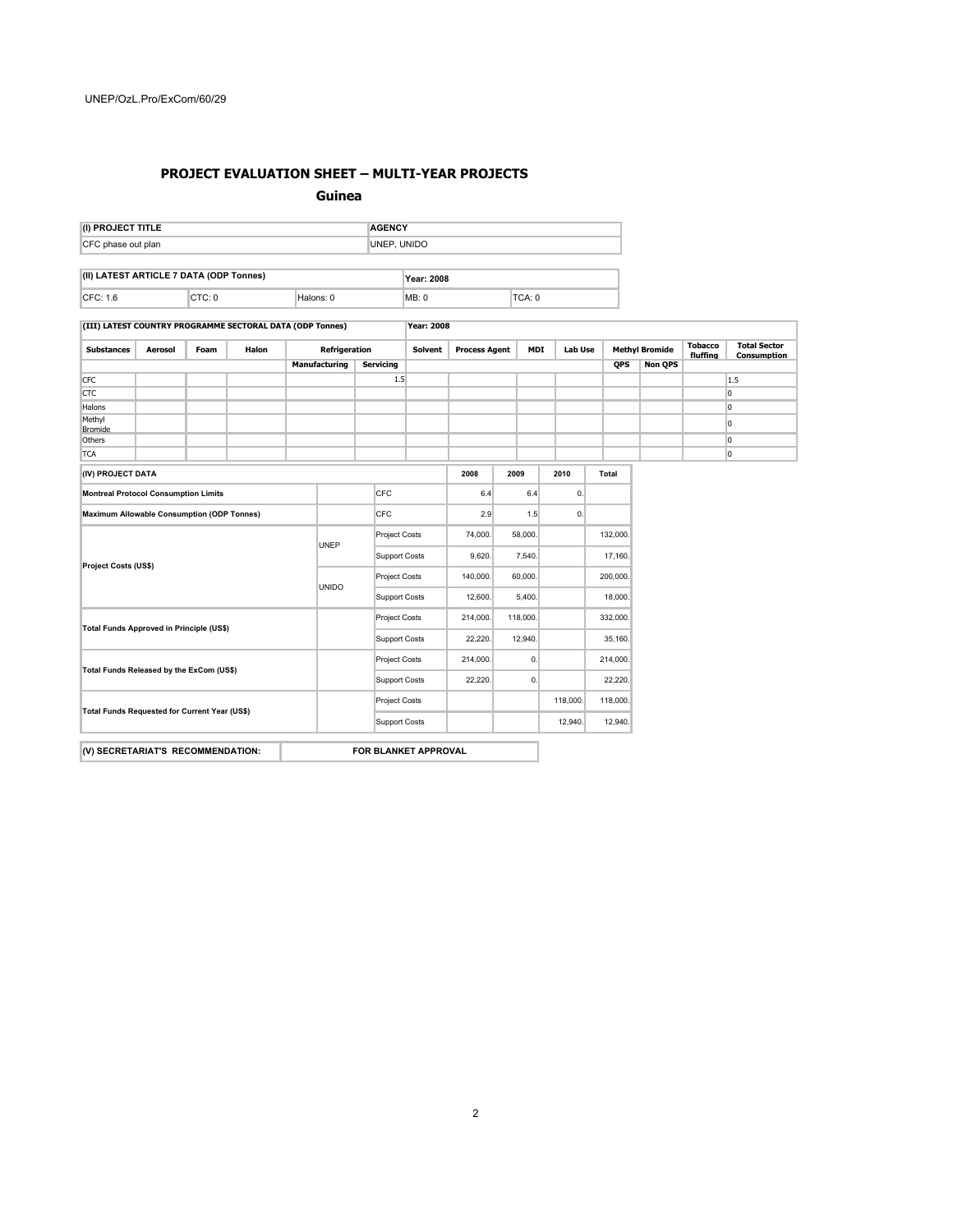## **SECRETARIAT'S COMMENTS AND RECOMMENDATION**

#### **COMMENTS**

7. The 2008 CFC consumption as reported by Guinea for Article 7 is 1.6 ODP tonnes, from a baseline of 42.4 ODP tonnes. The country has shown good progress in meeting its reduction targets under the Montreal Protocol and the TPMP agreement. The Secretariat sought information from UNEP on 2009 CFC consumption for Guinea, but was informed that this was not yet available. UNEP assured the Secretariat of the Government's full commitment to maintain zero consumption at the beginning of 2010 by completing all activities under the TPMP and continuing to enforce the ODS regulations. In addition to the activities in the TPMP, the Government has also initiated intensive awareness campaigns in order to ensure meeting this target.

8. The first tranche of the TPMP for Guinea was approved in July 2008. The project has already achieved some progress in implementation as shown above, and the remaining activities are in the process of being completed in order to ensure that the country meets its compliance obligations under the Montreal Protocol.

9. The Secretariat sought clarification on the reasons why most of the funds approved for the first tranche have been reported as disbursed, yet the training as well as the equipment support show some delays. UNEP as the lead agency responded that some of the delays were caused by the political problems in the country, which constrained the National Ozone Unit (NOU) from implementing all the activities as planned. The delivery of the equipment that was required for training was delayed due to the bidding process which caused problems for the NOU to complete the training on time. UNEP clarified however that the incentive programme will be implemented only during this second tranche. It also assured the Secretariat that the training planned for the beginning of 2010 to complement what has already been completed is proceeding as planned.

10. The Secretariat also noted that Guinea has received funds for the preparation of the HCFC phase-out management plan (HPMP) at the  $56<sup>th</sup>$  Meeting. It suggested that UNEP examines the merits of focusing activities to be implemented with the final tranche of the TPMP plus the balance from the first tranche on specific activities that will allow the country to meet and sustain compliance with the CFC phase-out control as well as facilitate the phase-out of HCFC, focusing in particular on the current regulatory framework to control ODS. UNEP indicated that the HCFC survey is currently ongoing, and the country would like to wait for the results of this before initiating activities on HCFC phase-out. UNEP also mentioned that these remaining funds are important for the country to sustain compliance for CFC phase-out beyond 2010.

11. The Secretariat also notes that this request is in line with decision 57/15 in that the disbursement from the first tranche is more than 20 per cent, some progress in project implementation has been achieved, and CFC targets for the year have been met.

## **RECOMMENDATION**

- 12. The Fund Secretariat recommends that the Executive Committee:
	- (a) Takes note of the progress report on the implementation of the first tranche of the terminal phase-out management plan (TPMP) in Guinea during the year 2008/2009;
	- (b) Approves the 2010 annual implementation programme associated with the second tranche; and